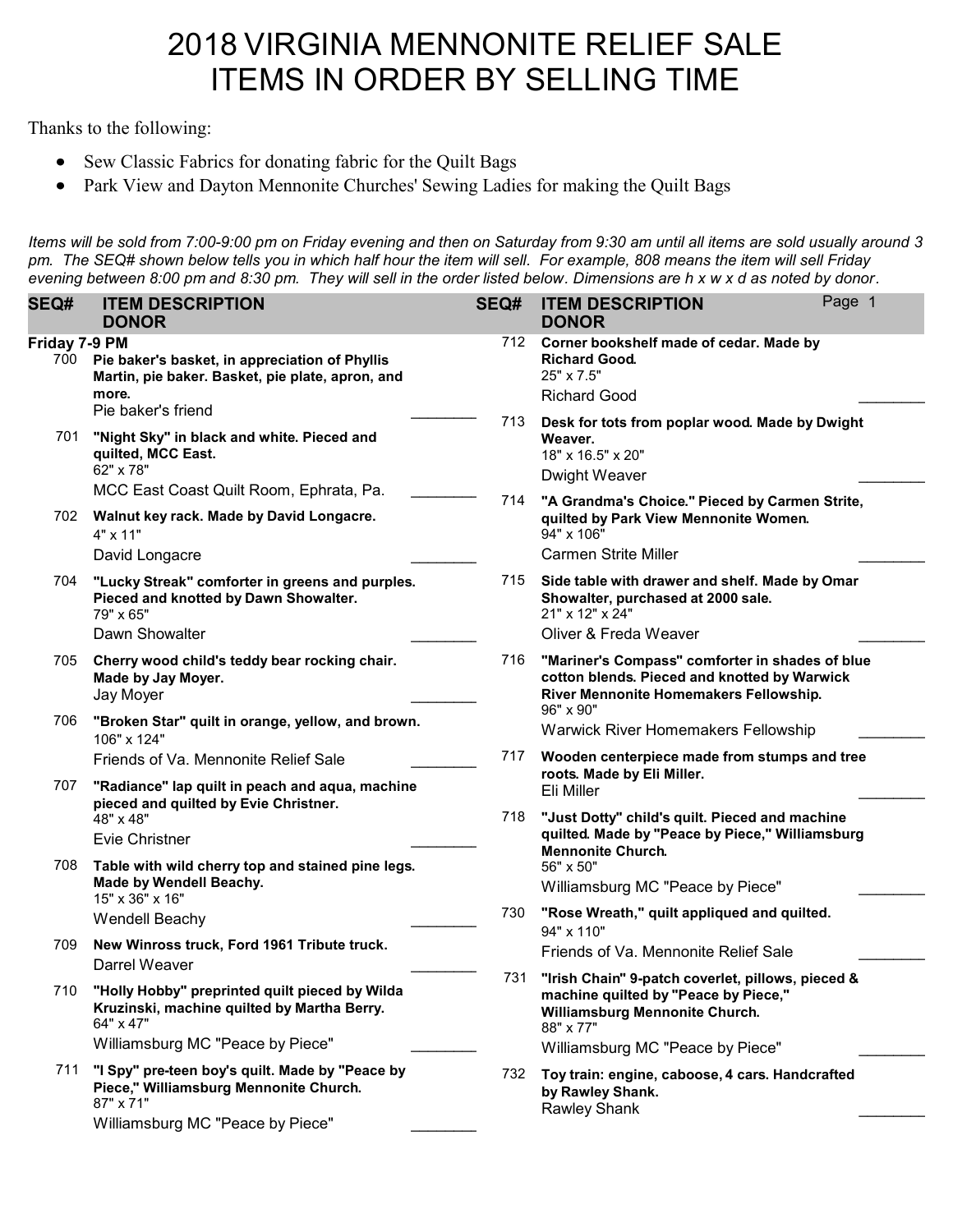| <b>SEQ#</b> | <b>ITEM DESCRIPTION</b><br><b>DONOR</b>                                                                             | SEQ# | Page<br><b>ITEM DESCRIPTION</b><br><b>DONOR</b>                                                                                                     |
|-------------|---------------------------------------------------------------------------------------------------------------------|------|-----------------------------------------------------------------------------------------------------------------------------------------------------|
| 734         | "Wilderness Church" wall hanging.<br>Cross-stitched, pieced, and machine quilted by<br>Evie Christner.<br>13" x 13" | 806  | 3-course fondue meal for 6-8 at Hannah & Kevin<br>Leaman's home in Weyers Cave.<br>Hannah Leaman                                                    |
|             | Evie Christner                                                                                                      | 807  | 9-block, multicolored comforter. Pieced and<br>knotted by Women of Grace Sewing Circle.                                                             |
| 735         | Foot or step stool, maple wood. Made by Danny<br>Weaver.                                                            |      | 97" x 81"<br>Women Of Grace Sewing Circle                                                                                                           |
|             | 8.25" x 16.75" x 13"<br>Danny Weaver                                                                                | 809  | Wooden centerpiece or wall hanging made from<br>stump. Made by Eli Miller.                                                                          |
| 736         | Ohio star comforter with 9-patch and black<br>sashing. Pieced and knotted by Weavers MC<br>Women.<br>76" x 60"      | 810  | Eli Miller<br>Quilt in orange, yellow, and green. Preprinted<br>center. Pieced and machine quilted by Jean<br>Oswald.                               |
|             | Weavers Mennonite Women                                                                                             |      | 78" x 61"<br>Jean Oswald                                                                                                                            |
| 737         | Magnetic white board or bulletin board. Made of<br>oak by Richard Good.<br>35" x 19"<br><b>Richard Good</b>         | 811  | Lighthouse. Framed chalk drawing by Stan Shirk<br>prior to 1999.<br>27" x 37.5"                                                                     |
| 738         | Bowl with lid, from local cherry wood. Made by                                                                      |      | Oliver & Freda Weaver                                                                                                                               |
|             | Jay Moyer.<br>Jay Moyer                                                                                             | 812. | O Holy Night nativity scene in pine. Made by<br><b>Dwight Weaver.</b>                                                                               |
| 740         | "Bargello Variation" quilt in blues. Pieced and<br>quilted, MCC East.<br>91" x 107"                                 |      | 8.5" x 12" x 8.5"<br>Dwight Weaver                                                                                                                  |
|             | MCC East Coast Quilt Room, Ephrata, Pa.                                                                             | 813. | 65" Corinthian Bell Windchime in Plum. Made by<br><b>QMT Windchimes.</b>                                                                            |
| 741         | Nine-patch pattern, multicolored, brown & beige.<br>Pieced and knotted by Trissels Ladies Group.<br>94" x 78"       | 814. | <b>QMT Windchimes</b><br>Christmas wreath throw in red, gold, & green.                                                                              |
|             | <b>Trissels Mennonite Women</b>                                                                                     |      | Pieced and machine quilted by Lorraine Mooney<br>66" x 66"                                                                                          |
| 742         | New Winross truck, Ford 1953 Tribute truck.                                                                         |      | Williamsburg MC "Peace by Piece"                                                                                                                    |
|             | Darrel Weaver                                                                                                       | 815  | Lazy Susan, multiple kinds of wood. Made by Jay                                                                                                     |
| 743         | Child's three-way high chair, rocking horse, or<br>desk. Gently used.<br>18" x 31" x 15"                            |      | Moyer.<br>12"<br>Jay Moyer                                                                                                                          |
|             | Jean Smucker Fisher                                                                                                 | 816  | Comforter in brown, blue, & red with large plaid                                                                                                    |
| 744         | "Diamond Square Star" quilt in navy and reds.<br>Pieced and quilted.<br>106" x 117"                                 |      | center, Pieced and knotted by Warwick River<br>Mennonite Homemakers Fellowship.<br>$90" \times 80"$                                                 |
|             | Friends of Va. Mennonite Relief Sale                                                                                |      | <b>Warwick River Homemakers Fellowship</b>                                                                                                          |
| 745         | Handmade doll cradle. Made by Leon Kraft,<br><b>Charleston W. Va.</b><br>16" x 25" x 18"                            | 817  | Stackable snack trays, cedar wood. Made by<br><b>Richard Good.</b><br>18" x 12"                                                                     |
|             | Marianne & Wayne Lee                                                                                                |      | <b>Richard Good</b>                                                                                                                                 |
| 746         | Wool braided rug in brown, beige, and maroon.<br>Made by MarthaJune Graber.<br>36" x 50"                            | 818  | Pieced and knotted comforter in blue, gold, &<br>maroon. Made by Lindale Mennonite Women.<br>83" x 61"                                              |
|             | MarthaJune Graber                                                                                                   |      | Lindale Mennonite Women                                                                                                                             |
| 747         | Swan-shaped cutting board, white ash wood.<br>Made by David Longacre.<br>20" x 11"                                  | 830  | Thanksgiving tablecloth in orange and maroon.<br>Preprinted. Machine quilted by Luella Emswiller.<br>57" x 46"                                      |
|             | David Longacre                                                                                                      |      | Luella Emswiler                                                                                                                                     |
| 748         | Noah's Ark baby quilt. Pieced and quilted by<br>Sarah Blazedall & Karen Miller.<br>64" x 42"<br>Karen Miller        | 832  | 100-yr-old locust fence post, hand-turned on a<br>lathe to make vase. Made by Bill Hemminger.<br>$12" \times 5" \times 5"$<br><b>Bill Hemminger</b> |

|    | Leaman's home in Weyers Cave.<br>Hannah Leaman                                                                                                         |
|----|--------------------------------------------------------------------------------------------------------------------------------------------------------|
| 07 | 9-block, multicolored comforter. Pieced and<br>knotted by Women of Grace Sewing Circle.<br>97" x 81"                                                   |
|    | Women Of Grace Sewing Circle                                                                                                                           |
| 09 | Wooden centerpiece or wall hanging made from<br>stump. Made by Eli Miller.<br>Eli Miller                                                               |
| 10 | Quilt in orange, yellow, and green. Preprinted<br>center. Pieced and machine quilted by Jean<br>Oswald.<br>78" x 61"<br>Jean Oswald                    |
| 11 | Lighthouse. Framed chalk drawing by Stan Shirk<br>prior to 1999.<br>27" x 37.5"                                                                        |
|    | Oliver & Freda Weaver                                                                                                                                  |
| 12 | O Holy Night nativity scene in pine. Made by<br><b>Dwight Weaver.</b><br>8.5" x 12" x 8.5"                                                             |
|    | Dwight Weaver                                                                                                                                          |
| 13 | 65" Corinthian Bell Windchime in Plum. Made by<br><b>QMT WIndchimes.</b><br><b>OMT Windchimes</b>                                                      |
| 14 | Christmas wreath throw in red, gold, & green.<br>Pieced and machine quilted by Lorraine Mooney.<br>66" x 66"                                           |
|    | Williamsburg MC "Peace by Piece"                                                                                                                       |
| 15 | Lazy Susan, multiple kinds of wood. Made by Jay<br>Moyer.<br>12"                                                                                       |
|    | Jay Moyer                                                                                                                                              |
| 16 | Comforter in brown, blue, & red with large plaid<br>center, Pieced and knotted by Warwick River<br><b>Mennonite Homemakers Fellowship.</b><br>90"x 80" |
|    | <b>Warwick River Homemakers Fellowship</b>                                                                                                             |
| 17 | Stackable snack trays, cedar wood. Made by                                                                                                             |

Page 2

- od. Richard Good \_\_\_\_\_\_\_\_
- knotted comforter in blue, gold, & ade by Lindale Mennonite Women.

Luella Emswiler **Australia** Emswiler **Luella** Emswi

locust fence post, hand-turned on a lke vase. Made by Bill Hemminger. 12" x 5" x 5" Bill Hemminger **and Elisabeth Contract Contract Contract Contract Contract Contract Contract Contract Contract Contract Contract Contract Contract Contract Contract Contract Contract Contract Contract Contract Contract Con**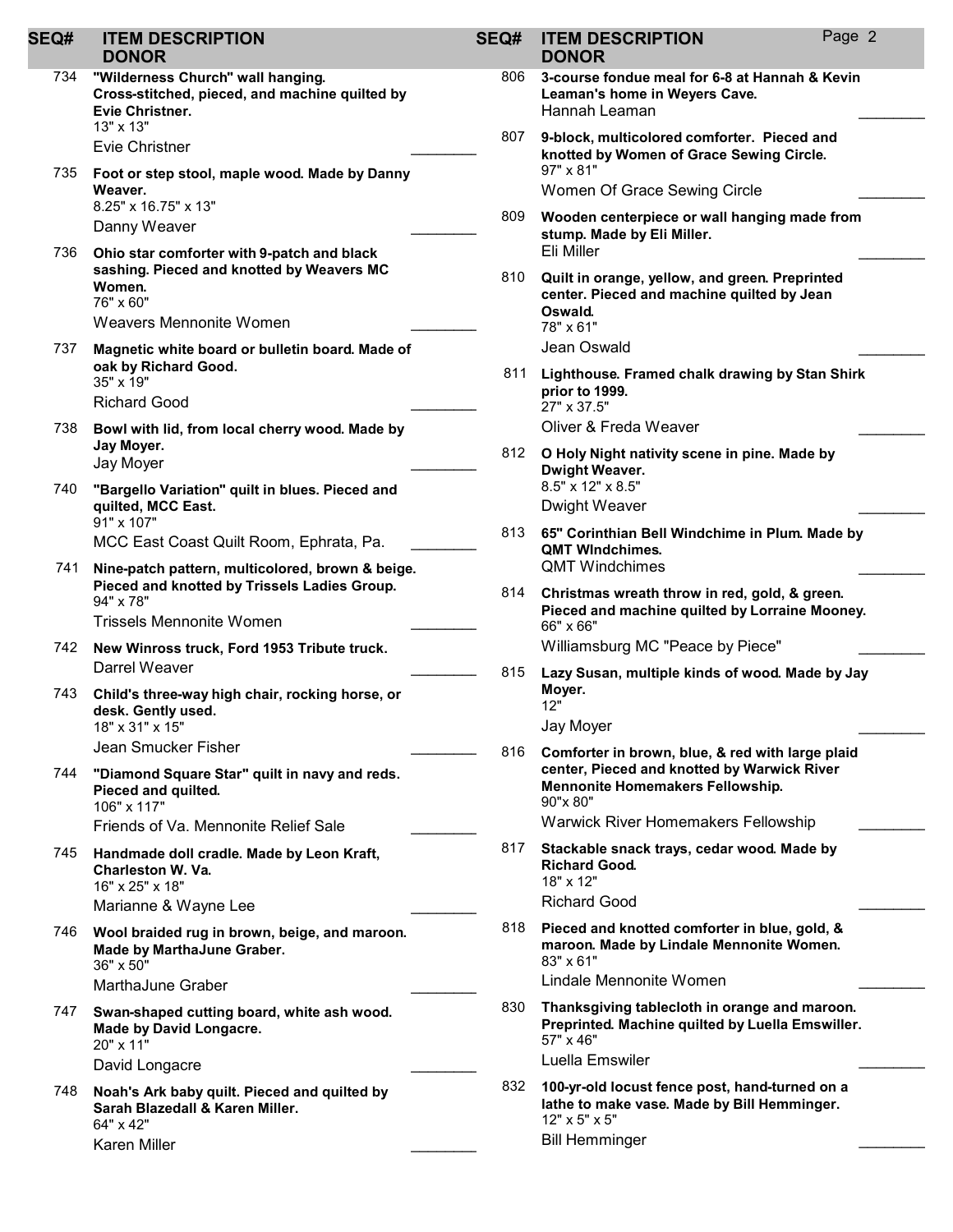#### SEQ# ITEM DESCRIPTION DONOR

- Child's comforter with construction vehicles. Pieced and knotted by Luella Emswiler. 833 41" x 33" Luella Emswiler
- Decorative sled, white ash wood, exterior varnish, by David Longacre. 835 37" x 15" x 6" David Longacre
- Twin quilt in red and blue. Pieced and long stitched by Ina Stalter between 1980-1990. 836 88" x 58" Oliver & Freda Weaver
- Twin quilt in red and blue. Pieced and long stitched by Ina Stalter between 1980-1990. 837 88" x 58" Oliver & Freda Weaver
- Small toy train. Made by Larry Yoder using cedar wood from his farm. 838 Larry E. Yoder-The Cedar Toy Woodshop
- "Reflection Star" quilt in navy and blues. Piece and quilted. 840 100" x 114" Friends of Va. Mennonite Relief Sale \_\_\_\_\_\_\_\_
- 841 "Cabins and Roses" quilt in burgundy, green, brown. Appliqued, pieced, & quilted by Rachel Swartzentruber. 17" x 17" Anonymous \_\_\_\_\_\_\_\_
- 842 Wall shelf made of cedar. Made by Richard Good. 34" x 25" x 6" Richard Good \_\_\_\_\_\_\_\_
- 843 Westminster mantle chime clock, by Seth Thomas. Converted to battery power. 20" x 17.5" x 4" Glen & Malinda Stoltzfus \_\_\_\_\_\_\_\_
- "Whisper Sweet" quilt in lavender and teal. Pieced and quilted, MCC East. 844 64" x 84"
- MCC East Coast Quilt Room, Ephrata, Pa. 845 Primitive table centerpiece, 3 cherry candle holders on slice of cherry wood. Made by Ed Rissler. 14" round Ed Rissler \_\_\_\_\_\_\_\_
- Baby comforter with Noah, ark, & rainbows. Pieced and knotted by Harrisonburg MC Women. 846 39" x 42" Harrisonburg Mennonite Church Women \_\_\_\_\_\_\_\_
- Cherry wood side table with green marble top. Made by Lloyd Brugger. 847 25" x 28" x 22"
	- Lloyd Brugger \_\_\_\_\_\_\_\_
- "Lacey Heart of Roses," quilt appliqued and quilted in purple and green. 848 114" x 116" Friends of Va. Mennonite Relief Sale \_\_\_\_\_\_\_\_

## SEQ# ITEM DESCRIPTION DONOR

#### **Saturday** Handwoven extra large gathering basket, grapevine handle, reed, & fabric. Made by Brenda Fairweather. 930 15" x 15" x 15" Brenda Fairweather "Soothing Blues" quilt in blue with 4 patches. Pieced by Wilda Kruzinski, machine quilted by Lorraine Mooney. 931 93" x 70" Williamsburg MC "Peace by Piece" Quilt ladder made from Kentucky Coffeetree wood. Made by Dwight Kauffman. 932 66" x 26" x 22" Dwight Kauffman "Star Spin" quilt in blues, reds, greens, and purples. Pieced and quilted. 933 110" x 115" Friends of Va. Mennonite Relief Sale \_\_\_\_\_\_\_\_ 934 New Winross Brunk Revival truck. Darrel Weaver Oak folding ladder stool. Folds flat, opens with 2 steps. Made by Duane Miller. 935 48" x 18" x 12" Duane & Sharon Miller "Bow Tie" quilt 1930s reproduction. Pieced by Wilda Kruzinski, machine quilted by Martha Berry. 936 61" x 49" Williamsburg MC "Peace by Piece" Red and black plaid comforter in wool blends. Pieced and knotted by Warwick River Mennonite Homemakers Fellowship. 937 98" x 89" Warwick River Homemakers Fellowship 938 Walnut and ash bowl with lid. Made by Jay Moyer. Jay Moyer \_\_\_\_\_\_\_\_ Framed painting, rural Africa. Made by native African in Zaire. 939 31" x 18" Anonymous \_\_\_\_\_\_\_\_ Comforter, blocks pieced by Mabel Cline, finished by Dayton Mennonite WMSC. 940 84" x 72" Dayton Mennonite Church WMSC Comforter, blocks pieced by Mabel Cline, finished by Dayton Mennonite WMSC. 941 84" x 62" Dayton Mennonite Church WMSC Coffee table in oak, pine, walnut, and cherry woods. Made by Wallace Weaver. 942 18.5" x 18" x 38" Wallace Weaver Calligraphic setting of Amos Herr's 1890 "I owe the Lord a morning song." Made by Christopher Eads. 943 8" x 10"

Christopher Eads \_\_\_\_\_\_\_\_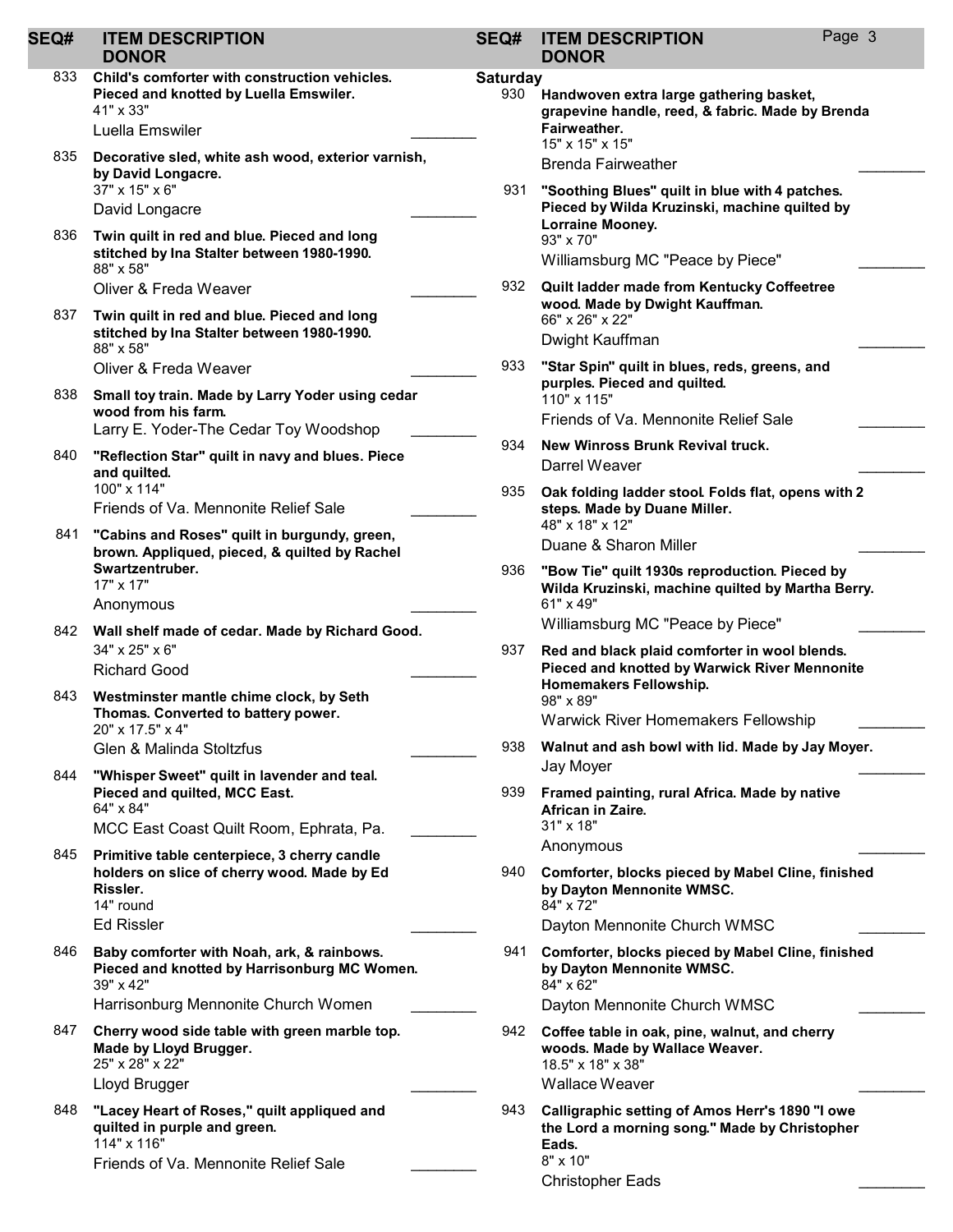| SEQ# | <b>ITEM DESCRIPTION</b><br><b>DONOR</b>                                                                                       | SEQ# | <b>ITEM DESCRIPTION</b><br><b>DONOR</b>                                                                                      | Page 4 |
|------|-------------------------------------------------------------------------------------------------------------------------------|------|------------------------------------------------------------------------------------------------------------------------------|--------|
| 944  | Middle East Dinner for Six made and served at<br>home of Dorothy Jean Weaver.<br>Dorothy Jean Weaver                          | 1016 | "Jewel Box" quilt in purples and greens. Pieced<br>and long stitched by Dawn Showalter.<br>98" x 84"                         |        |
| 945  | Garden bench in red oak with oil finish. Made by                                                                              |      | Dawn Showalter                                                                                                               |        |
|      | Danny Weaver.<br>17.25" x 35.75" x 10.25"<br>Danny Weaver                                                                     | 1017 | Chest made from wild cherry and wormy oak.<br>Made by Wendell Beachy.<br>Wendell Beachy                                      |        |
| 946  | Log cabin variation quilt in red, green, & yellow.<br>Pieced and quilted by Janet King.<br>91" x 91"                          | 1018 | Rooster wall hanging, hundreds of fabric pieces.<br>Appliqued and machine quilted by Barbara Cline.<br>36" x 26"             |        |
|      | Janet King                                                                                                                    |      | <b>Barbara Cline</b>                                                                                                         |        |
| 947  | Red oak, 2-door entry way cabinet with table top.<br>Made by Dwight Kauffman.<br>36" x 36" x 18"                              | 1019 | "The Hired Man's Quilt" in homespun fabric,<br>pieced and quilted, MCC East.<br>94" x 110"                                   |        |
|      | Dwight Kauffman                                                                                                               |      | MCC East Coast Quilt Room, Ephrata, Pa.                                                                                      |        |
| 948  | "Zig Zag With the Stars" quilt in navy, green, &<br>gray. Pieced & machine quilted by Barbara Kline.<br>68" x 51"             | 1030 | "Autumn Splendor" quilt pieced and quilted,<br>multicolored.<br>102" 112"                                                    |        |
|      | <b>Barbara Cline</b>                                                                                                          |      | Friends of Va. Mennonite Relief Sale                                                                                         |        |
| 1006 | "Ohio Star" quilt pieced and quilted in purple and<br>white with print.<br>98" x 115"<br>Friends of Va. Mennonite Relief Sale | 1031 | Amish buggy scene appliqued, pieced, machine<br>quilted & mounted on canvas stretch by Emily<br>Hostetler.<br>24" x 26" x 1" |        |
| 1007 | New Winross Ford 1912 Tribute truck.                                                                                          |      | <b>Emily Hostetler</b>                                                                                                       |        |
|      | Darrel Weaver                                                                                                                 | 1032 | Ash wood bench, live edges, tree from Howard                                                                                 |        |
| 1008 | Hand-turned natural edge dogwood vase. Made<br>by Bill Hemminger.                                                             |      | Miller home. Made by Jim Kelp.<br>Jim Delp                                                                                   |        |
|      | $7" \times 6" \times 6"$<br><b>Bill Hemminger</b>                                                                             |      | 1034<br>King-size comforter in blues, browns, & cream,<br>pieced and knotted by Weavers Mennonite                            |        |
| 1009 | Framed picture from 1991 sale. Made by Ruth                                                                                   |      | Women.<br>117" x 101"                                                                                                        |        |
|      | Brunk, note on back.<br>23" x 29"                                                                                             |      | Weavers Mennonite Women                                                                                                      |        |
|      | Oliver & Freda Weaver                                                                                                         | 1035 | Kenworth dump truck in maple and walnut. Not a                                                                               |        |
| 1010 | Gently used quilt in burgundy & navy, reverse<br>ivory. Signed & dated 2002. Designed by Shirley                              |      | toy. Made by David R. Emswiler.<br>8" x 6" x 18"                                                                             |        |
|      |                                                                                                                               |      | David R. Emswiler                                                                                                            |        |
|      | A. Shenk.<br>King Size<br>Ruby Lehman                                                                                         | 1036 | "Honeysuckle" wall hanging, pieced and quilted<br>by Charlotte Swope.                                                        |        |
|      |                                                                                                                               |      | 50" x 41"                                                                                                                    |        |
| 1012 | Giant "marble" roller with "marble" pump.<br>Various woods. Made by Dwight Kauffman.                                          |      | <b>Charlotte Swope</b>                                                                                                       |        |
|      | $6.6' \times 8.5' \times 1.5'$<br>Dwight Kauffman                                                                             | 1037 | "Bargello Trip" quilt in blacks, greys, purples,<br>greens. Pieced & quilted by Mt. Pleasant                                 |        |
| 1013 | Framed print of "Prayer" inspirational art by Lisa                                                                            |      | <b>Mennonite Church.</b><br>100" x 115"                                                                                      |        |
|      | Peruchini.<br>16" x 20"                                                                                                       |      | Mt Pleasant Mennonite Church, Harrisonburg                                                                                   |        |
|      | Lisa Peruchini                                                                                                                | 1038 | Bent hickory rocker in hickory and oak from an                                                                               |        |
| 1014 | Vintage handkerchief quilt or wall hanging.                                                                                   |      | Amish manufacturer.<br>Town & Country Furniture                                                                              |        |
|      | Pieced and quilted by Phyllis Knicely.<br>58" x 54.5"<br><b>Phyllis Nicely</b>                                                | 1039 | Red wagon arrangement with greenery, berries,<br>and cardinals. Made by Phyllis Knicely.                                     |        |
| 1015 | 5-qt KitchenAid Artisan Mixer, new, may be                                                                                    |      | 21" x 21" x 14"                                                                                                              |        |
|      | exchanged for another color.<br>Kitchenwares and More                                                                         |      | Zola's--The Dayton Market                                                                                                    |        |
|      |                                                                                                                               | 1040 | "Loose Strips" quilt in purple & red using batik<br>cotton. Machine quilted by Kathy Zendt.<br>91" x 91"                     |        |
|      |                                                                                                                               |      | Kathy Zendt                                                                                                                  |        |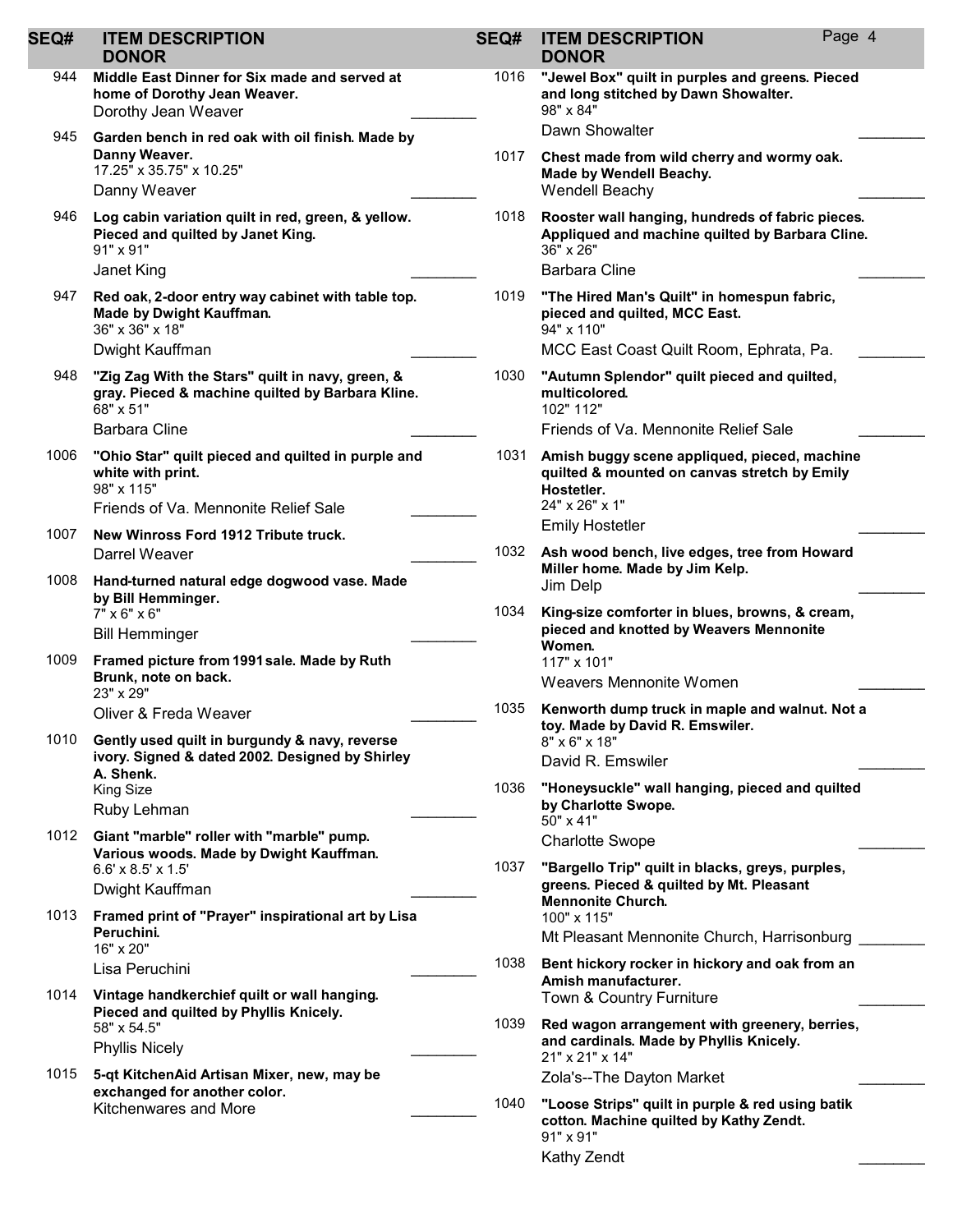| <b>SEQ#</b> | <b>ITEM DESCRIPTION</b><br><b>DONOR</b>                                                                                                 | SEQ# | <b>ITEM DESCRIPTION</b><br><b>DONOR</b>                                                                                                     | Page 5 |
|-------------|-----------------------------------------------------------------------------------------------------------------------------------------|------|---------------------------------------------------------------------------------------------------------------------------------------------|--------|
| 1042        | Large, open, toy tractor trailer with cargo. Cedar<br>wood. Made by Larry Yoder.<br>Larry E. Yoder-The Cedar Toy Woodshop               | 1106 | Three-tier patches comforter in blue, brown &<br>green. Pieced & knotted by Harrisonburg MC<br>Women.<br>80" x 60"                          |        |
| 1043        | Private evening of Christmas music from Walking<br>Roots Band (sold with 1044).                                                         |      | Harrisonburg Mennonite Church Women                                                                                                         |        |
| 1044        | The Walking Roots Band<br>Christmas goodie platter & hot cider for 25 people<br>from A Bowl of Good (sold with 1043).<br>A Bowl of Good | 1107 | Mini wall hanging made of authentic feed sack<br>fabric with hanger. Made by Salinda F. Rhodes.<br>9" x 9"<br>Salinda Rhodes                |        |
| 1045        | Dry-erase board and child's easel, double sided in<br>poplar. Made by Marv Nisly.<br>56" x 23"                                          | 1108 | Walnut table, end slab with live edges, recycled<br>metal stand. Made by Jim Kelp.<br>27.5" x 25"<br>Jim Delp                               |        |
| 1046        | Marv and Fern Nisly<br>1930s-40s feed bag multi-colored quilt, pieced &<br>quilted by Pat Weaver.<br>79" x 84"<br>Pat Weaver            | 1109 | Maple & cherry shelf and coat hanger with crystal<br>door knobs. Made by D. Ray Hostetter.<br>44" long<br>D. Ray Hostetter VMD              |        |
| 1047        | Wooden mini foldup table in poplar. Made by<br><b>Omar Showalter.</b><br>24" x 22" x 22"<br><b>Omar Showalter</b>                       | 1110 | "Improved Lone Star" quilt appliqued, pieced, and<br>quilted in purple, rust, & gold.<br>99" x 112"<br>Friends of Va. Mennonite Relief Sale |        |
| 1048        | "Rainbow Connection" scrap quilt. Pieced and<br>machine quilted by Lorraine Mooney.<br>90" x 90"                                        | 1111 | "Cathedral Windows" hand-stitched feed sack<br>wall hanging. Made by Rosalie Eshleman.<br>32" x 32"                                         |        |
|             | Williamsburg MC "Peace by Piece"                                                                                                        |      | Rosalie Eshleman                                                                                                                            |        |
| 1049        | Lawn swing with stand made with<br>pressure-treated wood. Hand crafted by Ed<br>Buckwalter.                                             | 1112 | Seven-drawer lingerie chest of black walnut,<br>maple, & Baltic birch. Made by Dwight Kauffman.<br>49" x 22" x 16"                          |        |
|             | 70" x 80" x 48"<br><b>Ed Buckwalter</b>                                                                                                 | 1114 | Dwight Kauffman<br>"Log Cabin Variation" quilt in purples. Pieced and                                                                       |        |
| 1100        | Feedsack quilt, pinwheel, vintage feedsacks.<br>Pieced--Carmen Wyse, quilted--Marg Mast & Ruth<br>Penner.<br>37" x 41"                  |      | quilted, MCC East.<br>114" x 116"<br>MCC East Coast Quilt Room, Ephrata, Pa.                                                                |        |
| 1101        | Carmen Wyse & Marg Mast<br>Walnut work table with 2 rows of drawers. Made                                                               |      | 1115 Zigzag box made of curly maple, walnut, cherry, &<br>purple heart. Made by David R. Emswiler.<br>4.5" x 6" x 11"                       |        |
|             | by Norman Lambert.<br>26" x 30" x 18"                                                                                                   |      | David R. Emswiler                                                                                                                           |        |
|             | Norman Lambert                                                                                                                          | 1116 | "Frozen Princesses" preprinted quilt pieced by<br>Wilda Kruzinski, machine quilted by Martha Berry.<br>70" x 80"                            |        |
| 1102        | Antique box wagon. Made by T. P. Byers<br>Implement Company, Staunton, Va.                                                              |      | Williamsburg MC "Peace by Piece"                                                                                                            |        |
| 1103        | <b>Bill Hughes</b><br>Diamond quilt, multicolored, outlined in black.<br>Pieced and machine quilted by Shirley                          | 1117 | Dresser top chest, dovetails, assorted drawers,<br>made of oak by Norman Lambert.<br>13" x 24" x 8"                                         |        |
|             | Hochstetler.<br>88" x 105"                                                                                                              |      | Norman Lambert                                                                                                                              |        |
|             | <b>Shirley Hochstetler</b>                                                                                                              | 1118 | "Flower Baskets" wall hanging. Hand appliqued,<br>embroidered, & long stitched by Evie Christner.                                           |        |
| 1104        | White and blue crossword puzzle quilt. Pieced<br>and quilted by Parla Sonifrank.                                                        |      | 35" x 35"<br><b>Evie Christner</b>                                                                                                          |        |
|             | 82' x 58"<br>Parla Sonifrank                                                                                                            | 1130 | "Log Cabin" quilt multicolored green and beige<br>prints.                                                                                   |        |
| 1105        | Framed P. Buckley Moss, Christmas Dreams.<br>Rare, sold-out print, double matted.                                                       |      | 84" x 106"<br>Friends of Va. Mennonite Relief Sale                                                                                          |        |
|             | 17" x 17"<br>Darrel Weaver                                                                                                              | 1131 | Handmade hunting knife and leather sheath, 440C<br>stainless steel blade. Made by Michael S. Brunk.<br>Michael S Brunk                      |        |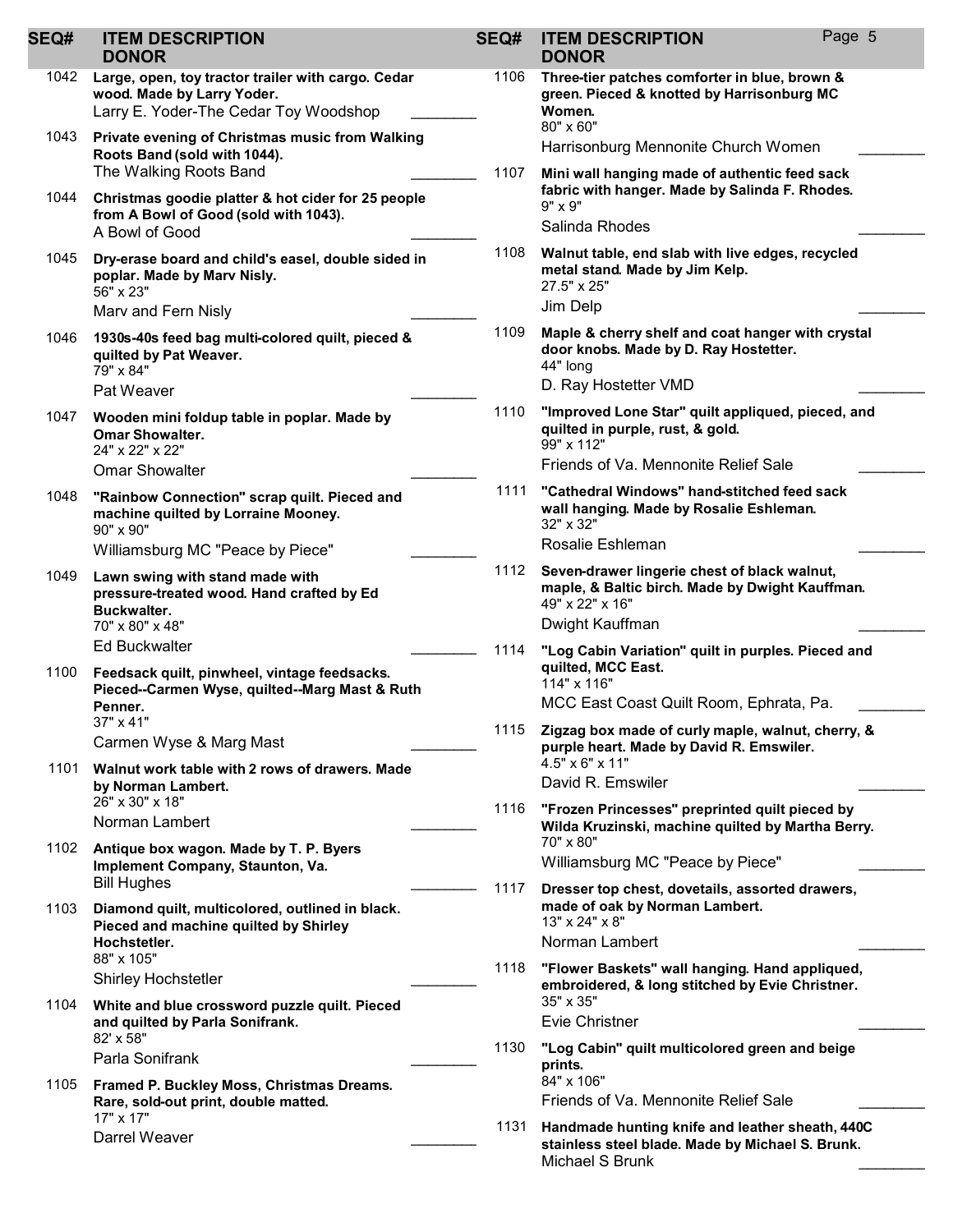| SEQ# | <b>ITEM DESCRIPTION</b><br><b>DONOR</b>                                                                                     | SEQ# | <b>ITEM DESCRIPTION</b><br><b>DONOR</b>                                                                                         | Page 6 |
|------|-----------------------------------------------------------------------------------------------------------------------------|------|---------------------------------------------------------------------------------------------------------------------------------|--------|
| 1132 | Solid walnut coffee table. Made by Darrell<br>Weaver.<br>16.5" x 48"                                                        | 1147 | Grandfather clock. Made by Moses Slabaugh. In<br>perfect working condition.<br>Anonymous                                        |        |
| 1133 | Darrel Weaver<br>Quilt embroidered by Mary Louise Brunk, has<br>slight age spots. Quilted by Harrisonburg MC                | 1148 | Mini hexagons (7/8") quilt in vintage style prints.<br>Hand pieced & quilted by Evie Christner.<br>14" x 13"                    |        |
|      | Women.<br>108" x 92"<br>Harrisonburg Mennonite Church Women                                                                 | 1200 | Evie Christner<br>Hand-braided wool rug. Made by Doris                                                                          |        |
| 1134 | Baby quilt with ducks, appliqued by Evelyn Suter,<br>quilted by Marty Snavely.                                              |      | Rosenberger.<br>$3' \times 5'$<br>Doris Rosenberger                                                                             |        |
|      | 46" x 40"<br><b>Evelyn Suter</b>                                                                                            | 1201 | Mission-style, three-rung free-standing white oak<br>quilt rack. Made by Glenn Zendt.<br>36" x 44" x 20"                        |        |
| 1135 | Reproduction of Samuel L. Plank salt box,<br>painted by Joan K. Shaver. Made by David R.<br>Emswiler.                       | 1202 | Glenn Zendt<br>Walnut folding step stool to sit on; step folds out                                                              |        |
|      | 15" x 7.5" x 12"<br>David R. Emswiler                                                                                       |      | to climb on. Made by Duane Miller.<br>28" x 12" x 12"                                                                           |        |
| 1136 | "Window Box View" quilt in blues in batik cotton.<br>Made by Kathy Zendt.<br>77" x 60"                                      | 1203 | Duane & Sharon Miller<br>"Round the Twist" quilt in rose & black. Made by                                                       |        |
| 1137 | Kathy Zendt<br>Whole cloth quilt, Pa. Folk Art II pattern. Made by                                                          |      | Dayton MC Sewing Circle, redonated.<br>86" x 104"<br>Jay Weaver                                                                 |        |
|      | Nancy and Ina Heatwole.<br>92" x 108"<br>Jim & Carolyn Hartman                                                              | 1204 | Twin quilt in red, yellow, white, navy. Pieced and<br>long stitched by Ina Stalter between 1980-1990.                           |        |
| 1138 | La-Z Boy rocker-recliner in beige fabric. Made by                                                                           |      | 88" x 58"<br>Oliver & Freda Weaver                                                                                              |        |
| 1140 | La-Z Boy.<br>Town & Country Furniture                                                                                       | 1205 | Hand wooden carved rooster by Daniel Heatwole.<br>Uses 7 different woods.<br>15" x 15' x 1.25"                                  |        |
|      | Nine-Patch crib quilt, all-cotton feed sack, hand<br>pieced and quilted by Valley GIrl Quilters.<br>57.5" x 45"             | 1206 | Daniel Heatwole                                                                                                                 |        |
| 1141 | Valley Girl Quilters, Waynesboro Mennonite<br>"Disappearing Nine Patch" quilt in earth tones.                               |      | "Tree of Life" quilt appliqued and quilted in sage,<br>rust, and brown.<br>106" x 114"                                          |        |
|      | Pieced, long stitch quilted, and donated by Edith<br>S. Kuhns.<br>92" x 76"<br><b>Edith Shenk Kuhns</b>                     | 1207 | Friends of Va. Mennonite Relief Sale<br>"Amish Colored Baskets" wall hanging,<br>preprinted and quilted. Made by Edna E. Brunk. |        |
|      | 1142 Walnut and maple rolling pin. Made by Jay Moyer.                                                                       |      | 34" x 34"<br>Edna E. Brunk                                                                                                      |        |
| 1143 | Jay Moyer<br>Framed acrylic painting of Nancy Heatwole,<br>painted by Joan Shaver.<br>16" x 18.5" with frame<br>Joan Shaver | 1208 | Foot or step stool, elm wood with early American<br>stain. Made by Danny Weaver.<br>9.5" x 13 7/8" x 11 3/8"<br>Danny Weaver    |        |
| 1144 | Pieced and knotted comforter in country garden<br>print. Made by Lindale Mennonite Women.<br>86" x 62"                      | 1209 | Framed woodcut of Mabry Mill. Made by Stan<br>Shirk.<br>16" x 24"<br><b>Stan Shirk</b>                                          |        |
| 1145 | Lindale Mennonite Women<br>Cedar chest. Made by Jay Moyer.<br>18" x 36" x 16"<br>Jay Moyer                                  | 1210 | Comforter in browns, pieced and knotted by<br>Pauline Z. Myers.<br>96" x 73"<br>Pauline Zehr Myers & Rosalyn Myers Kniss        |        |
| 1146 | Woodland creatures baby quilt, original pattern,<br>hand appliqued and quilted by Sue Dean.<br>48" x 38"<br>Sue Dean        | 1211 | Crib quilt, pieced and knotted.<br>50" x 39"<br>Anonymous                                                                       |        |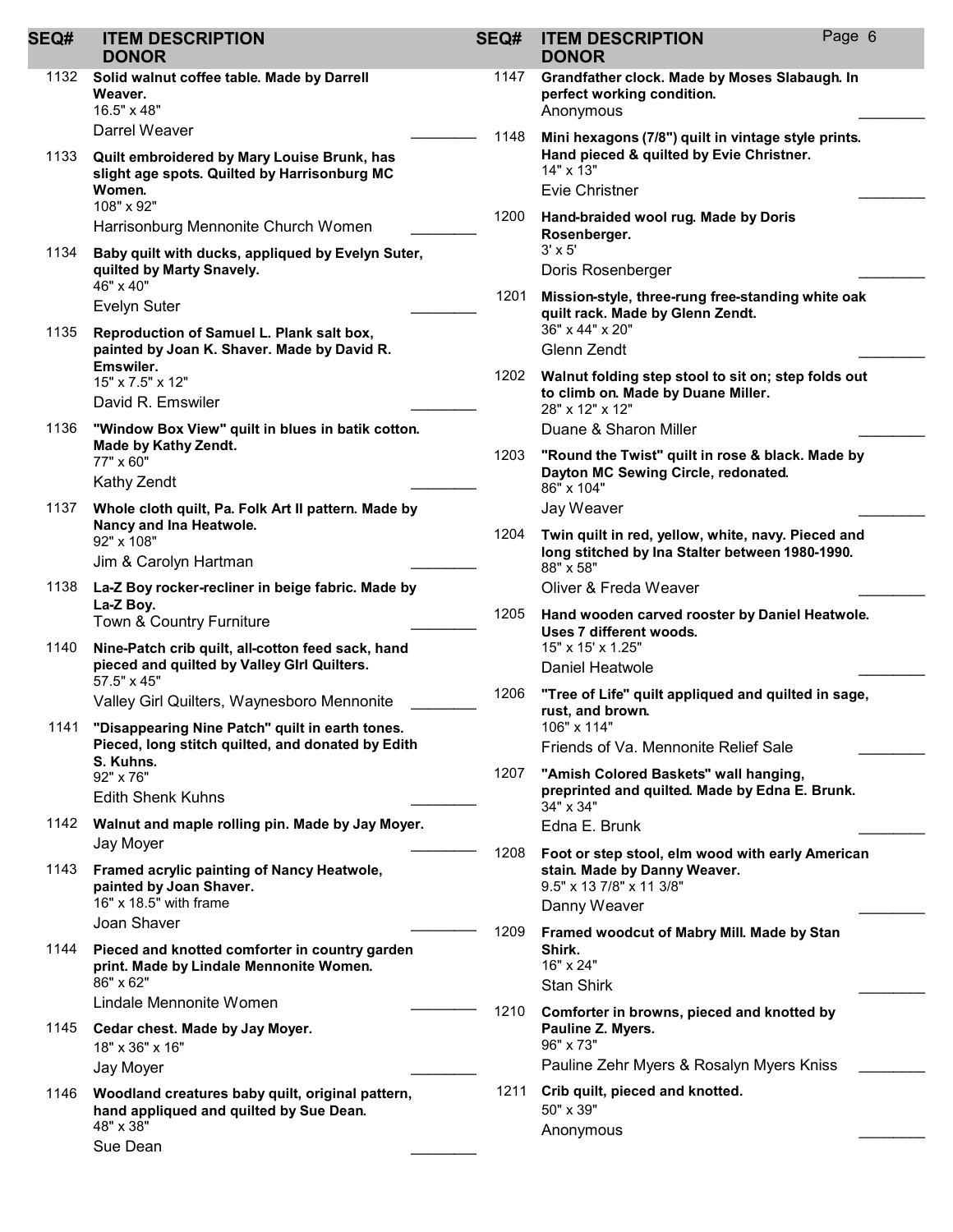| <b>SEQ#</b> | <b>ITEM DESCRIPTION</b><br><b>DONOR</b>                                                                                | SEQ# | <b>ITEM DESCRIPTION</b><br><b>DONOR</b>                                                                                  | Page 7 |
|-------------|------------------------------------------------------------------------------------------------------------------------|------|--------------------------------------------------------------------------------------------------------------------------|--------|
| 1212        | Walnut & cherry side table with drawer. Made by<br>Norman Lambert.<br>27.5" x 18" x 18"                                | 1239 | Hand painted picture of lily plant. Painted by Julie<br>Bromback.<br><b>Rachel Robinson</b>                              |        |
| 1213        | Norman Lambert<br>3.5-gallon sampler tin of gourmet popcorn                                                            | 1240 | "Heart of Mine" quilt multicolored. Pieced and<br>quilted, MCC East.<br>62" x 80"                                        |        |
|             | created locally in small batches in our downtown<br>store-                                                             |      | MCC East Coast Quilt Room, Ephrata, Pa.                                                                                  |        |
|             | Shirley's Gourmet Popcorn Company                                                                                      | 1241 | Vintage feedsack wall hanging "Crosses and                                                                               |        |
| 1214        | 9-patch quilt with sashing, mauve. Pieced and<br>hand quilted by Dayton Mennonite Church WMSC.<br>105.5" x 90.5"       |      | Stars." Pieced--Carmen Wyse, quilted--Mac<br><b>McArthur-Fox.</b><br>56" x 56"                                           |        |
|             | Dayton Mennonite Church WMSC                                                                                           |      | Carmen Wyse & Mac McArthur-Fox                                                                                           |        |
| 1215        | Walnut wash stand.<br>34" x 28" x 17"                                                                                  | 1242 | Red oak drop leaf table. Made by David Longacre.<br>22" x 28"                                                            |        |
|             | Anonymous                                                                                                              |      | David Longacre                                                                                                           |        |
| 1216        | "Log Cabin" wall hanging, multicolored. Pieced<br>and quilted by Powhatan Mennonite Church.<br>42" x 43"               | 1244 | Certificate for 12 monthly flower arrangements.<br><b>Created by Joy Coakley--The Weekend Florist.</b><br>Joy Coakley    |        |
|             | Powhatan Mennonite Church                                                                                              | 1244 | Hand-braided rug, new wool. Made by Saloma                                                                               |        |
| 1217        | Walnut tea box to hold tea packets. Made by<br>David R. Emswiler.<br>4" x 6.5" x 10.5"                                 |      | Miller Furlong who learned from her Amish<br>mother.<br>$7' \times 3'4"$                                                 |        |
|             | David R. Emswiler                                                                                                      |      | Saloma Miller Furlong                                                                                                    |        |
| 1230        | "Color Boxes" quilt multicolored with black<br>border. Pieced and quilted, MCC East.<br>76" x 84"                      | 1245 | Straight chair refinished by Tim I. Mumbauer,<br>splint woven by Dawn Showalter.<br>35" x 18" x 13/5                     |        |
|             | MCC East Coast Quilt Room, Ephrata, Pa.                                                                                |      | Dawn Showalter                                                                                                           |        |
| 1232        | Primitive table centerpiece in oak with 5 candle<br>holders. Made by Ed Rissler.<br>3" x 8" x 14"<br><b>Ed Rissler</b> | 1246 | "Trip around the world" quilt in brown, white, &<br>yellow. Pieced and knotted by Harrisonburg MC<br>Women.<br>80" x 60" |        |
| 1233        | <b>Comforter. Pieced and knotted by Park View</b>                                                                      |      | Harrisonburg Mennonite Church Women                                                                                      |        |
|             | Mennonite Women.<br>Park View Mennonite Women                                                                          | 1247 | Walnut chest of many drawers. Handmade by<br>Norman & Grace Lambert.<br>55.5" x 25.25" x 15.25"                          |        |
| 1234        | Quilted throw, teal background with multi-color<br>stripes. Pieced and machine quilted by Karen                        |      | Norman Lambert                                                                                                           |        |
|             | Alderfer.<br>48" x 40"                                                                                                 | 1248 | Child's comforter in orange & lime green. Pieced<br>and knotted by Luella Emswiler.<br>64" x 54"                         |        |
|             | Karen Alderfer                                                                                                         |      | Luella Emswiler                                                                                                          |        |
| 1235        | Child's oak rocking hobby horse. Made by Duane<br>Miller.<br>24" x 12" x 30"                                           | 100  | "Hearts All Around," appliqued, pieced and<br>quilted in sage prints and rust.<br>116" x 118"                            |        |
|             | Duane & Sharon Miller                                                                                                  |      | Friends of Va. Mennonite Relief Sale                                                                                     |        |
| 1236        | "Improved Double Wedding Ring" quilt in blues,<br>teal, & gold. Appliqued, pieced, and quilted.                        | 101  | Woolen comforter by Rosalie Eshleman. Cloth                                                                              |        |
|             | 99" x 112"<br>Friends of Va. Mennonite Relief Sale                                                                     |      | from Ida Mae Leatherman. Knotted by ladies of<br>1st MC of Richmond.                                                     |        |
| 1237        | 65" Corinthian Bell Windchime in Plum. Made by                                                                         |      | 60" x 84"<br>Rosalie Eshleman                                                                                            |        |
|             | <b>QMT Windchimes.</b><br><b>QMT Windchimes</b>                                                                        |      | 102 Sofa table, oak wood. Made by Richard Good.                                                                          |        |
| 1238        | Hall bench, white oak with medium stain. Made by<br>Marv Nisly.                                                        |      | 32" x 32" x 16"<br><b>Richard Good</b>                                                                                   |        |
|             | 18" x 36" x 14"<br>Marv and Fern Nisly                                                                                 | 103  | \$100 gift certificate to Joshua Wilton House.<br>Steve & Chris Carpenter                                                |        |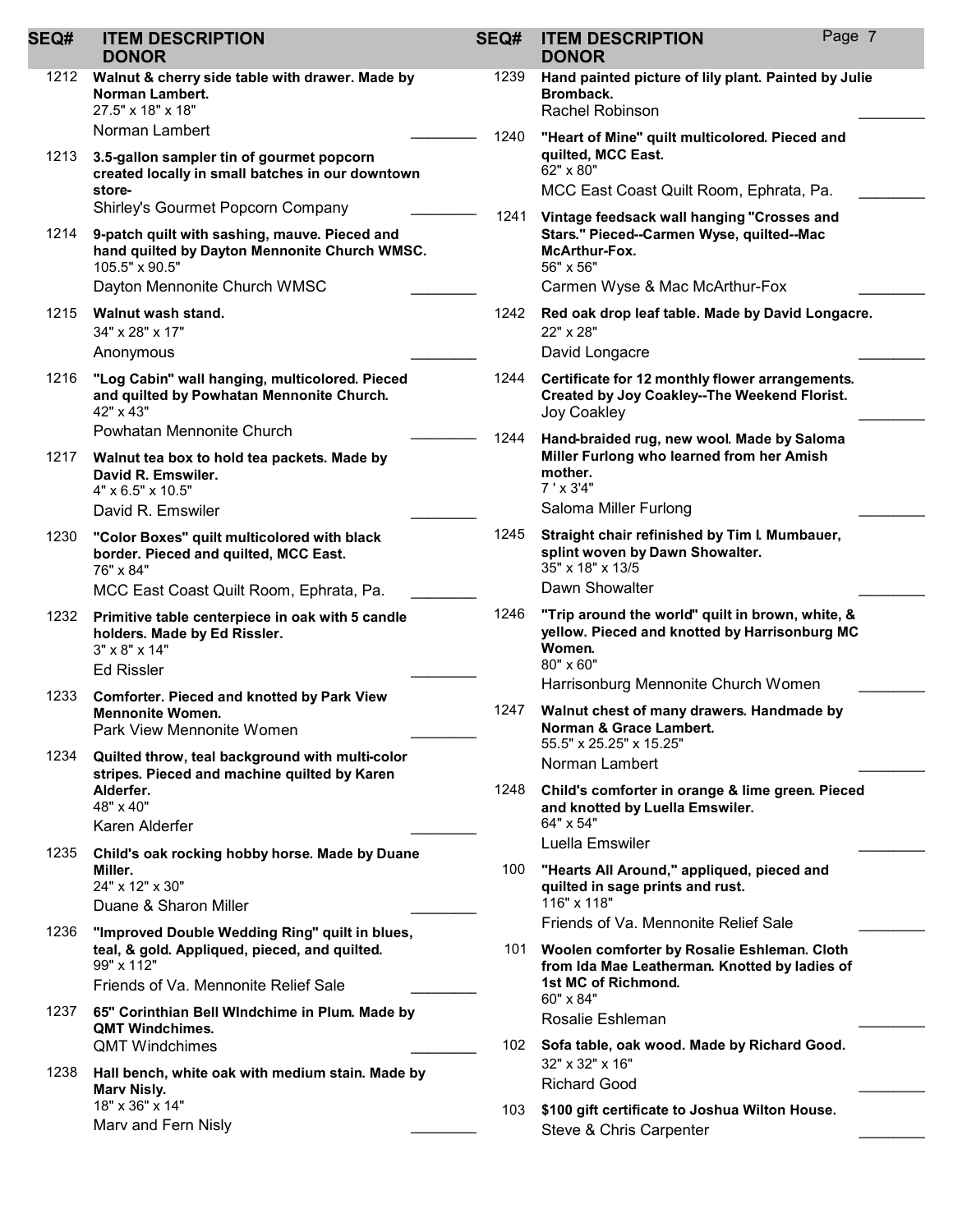| SEQ# | <b>ITEM DESCRIPTION</b><br><b>DONOR</b>                                                                                       | SEQ# | <b>ITEM DESCRIPTION</b><br><b>DONOR</b>                                                                                              | Page 8 |  |
|------|-------------------------------------------------------------------------------------------------------------------------------|------|--------------------------------------------------------------------------------------------------------------------------------------|--------|--|
| 104  | "Nana's Garden" wall hanging, some vintage<br>fabric. Hand pieced & quilted by Evie Christner.<br>24" x 24"<br>Evie Christner | 118  | Farmer boy crib quilt. Appliqued, pieced, &<br>quilted by Margaret and Frances Showalter.<br>49" x 36.5"<br>Glen & Malinda Stoltzfus |        |  |
| 105  | Bookshelf from local cherry wood. Made by Jay<br>Moyer.<br>40" x 2' x 10"                                                     | 130  | Batik 9-patch quilt. Made by Lorraine Mooney.<br>81" x 70"<br>Williamsburg MC "Peace by Piece"                                       |        |  |
|      | Jay Moyer                                                                                                                     |      |                                                                                                                                      |        |  |
| 106  | "Southwest Sunrise" quilt pieced and machine<br>quilted by Lavonne Lehman and Lorraine Mooney.<br>77" x 66"                   | 132  | Hand-carved olive wood nativity figures with<br>stable setting of ash. Made by Jay Hartzler.<br>12" x 14" x 15"<br>Jay Hartzler      |        |  |
|      | Williamsburg MC "Peace by Piece"                                                                                              | 134  | "Trip Around the World" comforter, flannel back.                                                                                     |        |  |
| 107  | Crib quilt with cross stitched dinosaur. Made by<br>Luella Emswiler.<br>50" x 32"                                             |      | Pieced & knotted by Park View Mennonite<br>Women.<br>60" x 80"                                                                       |        |  |
|      | Luella Emswiler                                                                                                               |      | Park View Mennonite Women                                                                                                            |        |  |
| 108  | Hand-carved ducks using black walnut, bass,<br>cherry, butternut, & wange. Made by Daniel<br>Heatwole.<br>22" x 12" x 2.5"    | 135  | High-backed porch swing, walnut, & sycamore<br>wood. Made by Eli Miller.<br>Eli Miller                                               |        |  |
|      | Daniel Heatwole                                                                                                               | 136  | "Scattered Leaves" pieced by Three O'Clock                                                                                           |        |  |
| 109  | Original photograph by Jean Oswald, framed by                                                                                 |      | Quilters, machine quilted by Sew Classics.<br>78" x 60"                                                                              |        |  |
|      | <b>Barb Hunt.</b>                                                                                                             |      | Daryl & Carrie S. Bert                                                                                                               |        |  |
|      | 12" x 22"<br>Jean Oswald                                                                                                      | 137  | Wall hanging in cranberry and green. Pieced and                                                                                      |        |  |
| 110  | "Seven Sisters" wall hanging. Cheryl Whitmeyer<br>designer. Appliqued and machine quilted by Lori                             |      | quilted by Community Mennonite Church.                                                                                               |        |  |
|      |                                                                                                                               |      | 36" x 36"<br><b>Community Mennonite Church</b>                                                                                       |        |  |
|      | Schrock.<br>35" x 39"<br>Lori Hertzler Schrock                                                                                | 138  | Foldup cherry wood side table. Made by David<br>Longacre.<br>24" x 17" x 24"                                                         |        |  |
| 111  | Heart of Roses quilt in burgundy, green, &                                                                                    |      | David Longacre                                                                                                                       |        |  |
|      | off-white, appliqued and quilted.<br>Anonymous                                                                                | 140  | Comforter in cranberry and varied colors, pieced<br>and knotted by Pauline Z. Myers.                                                 |        |  |
| 112  | Matching Damascus knife kit with display and                                                                                  |      | 94" x 75"                                                                                                                            |        |  |
|      | handmade sheaths, by Darrell Weaver.<br>Darrel Weaver                                                                         |      | Pauline Zehr Myers & Rosalyn Myers Kniss                                                                                             |        |  |
| 113  | New Winross truck, Ford 1926 Tribute truck.<br>Darrel Weaver                                                                  | 141  | "Songbirds in the Garden" quilt in purples and<br>greens. Appliqued and quilted.<br>106" x 109"                                      |        |  |
| 114  | Country Bride wall hanging, appliqued--unknown.                                                                               |      | Friends of Va. Mennonite Relief Sale                                                                                                 |        |  |
|      | Quilted by Marty Snavely.<br>42" x 42"<br>Mary Louise Brunk                                                                   |      | 142 Large wooden, turned cottonwood vase. Made by<br><b>Bill Hemminger.</b><br>14" x 6" x 6"                                         |        |  |
| 115  | Toy log tractor trailer truck from recycled wood.                                                                             |      | <b>Bill Hemminger</b>                                                                                                                |        |  |
|      | Made by Harley Good.<br>8" x 24" x 6"                                                                                         | 144  | Black, cream, and burgundy comforter in wool<br>blends. Pieced and knotted by Warwick River                                          |        |  |
|      | <b>Harley Good</b>                                                                                                            |      | Mennonite Homemakers Fellowship.                                                                                                     |        |  |
| 116  | Quilt embroidered by Fred Slabaugh, assembled<br>and hand quilted by Grace Lambert.<br>79" x 65"                              |      | 92" x 83"<br><b>Warwick River Homemakers Fellowship</b>                                                                              |        |  |
|      | Grace Lambert                                                                                                                 | 145  | Oak bookshelf. Made by Richard Good.<br>58" x 38" x10"                                                                               |        |  |
| 117  | Freeform walnut desk with 6 drawers (4 small, 2                                                                               |      | <b>Richard Good</b>                                                                                                                  |        |  |
|      | large). Made by Lloyd Brugger.<br>30" x 36" x 28"<br>Lloyd Brugger                                                            | 146  | "Cowabunga, Dude!" preprinted quilt pieced by<br>Wilda Kruzinski, machine quilted by Martha Berry.                                   |        |  |
|      |                                                                                                                               |      | 54" x 61"<br>Williamsburg MC "Peace by Piece"                                                                                        |        |  |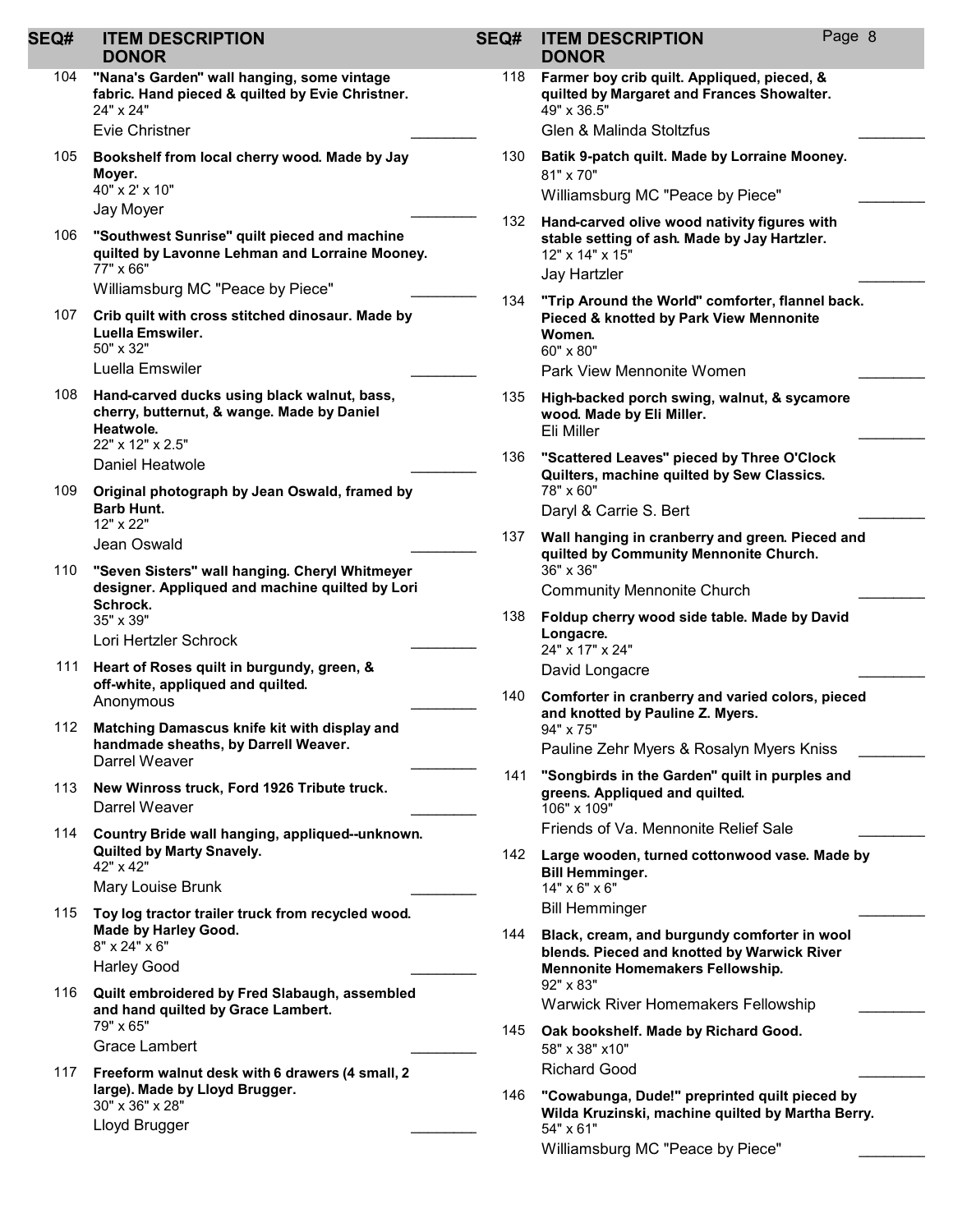| <b>SEQ#</b> | <b>ITEM DESCRIPTION</b><br><b>DONOR</b>                                                                                                             | SEQ# | <b>ITEM DESCRIPTION</b><br><b>DONOR</b>                                                                                                | Page 9 |
|-------------|-----------------------------------------------------------------------------------------------------------------------------------------------------|------|----------------------------------------------------------------------------------------------------------------------------------------|--------|
| 147         | Walnut heart-shaped magazine rack. Made by Jay<br>Moyer.<br>Jay Moyer                                                                               | 215  | Cherry wood coffee table with ceramic tile top.<br>Made by David Longacre.<br>16" x 20.5" x 39"                                        |        |
| 148         | Comforter, wildlife & earthtones. Pieced by Erla<br>Showalter. Knotted by Springdale Mennonite<br>Women.<br>80" x 60"<br>Springdale Mennonite Women | 216  | David Longacre<br>"Sunbonnet Sue and Sam" quilt in blues &<br>whites. Preprinted, quilted by Friends of BMS.<br>31" x 42"<br>Anonymous |        |
| 200         | 16-patch, rust & multicolored, with blue backing.<br>Pieced and long stitched by Trissels Ladies<br>Group<br>85" x 72"                              | 217  | Dreadnought guitar, mahogany with spalted<br>maple top, abalone trim. Made by Darrell Weaver.<br>Darrel Weaver                         |        |
|             | <b>Trissels Mennonite Women</b>                                                                                                                     | 218  | Comforter, blacks knotted in red.<br>80" x 60"                                                                                         |        |
| 201         | "Walking on Water" preprinted quilt pieced by<br>Wilda Kruzinski, machine quilted by Martha Berry.                                                  |      | Powhatan Mennonite Church                                                                                                              |        |
|             | 56" x 48"<br>Williamsburg MC "Peace by Piece"                                                                                                       | 230  | "A Passion for Purple" quilt pieced and machine<br>quilted by Lorraine Mooney.<br>89" x 89"                                            |        |
| 202         | Wooden foldup table in poplar. Made by Omar<br>Showalter.                                                                                           |      | Williamsburg MC "Peace by Piece"                                                                                                       |        |
|             | 29" x 34" x 30"<br><b>Omar Showalter</b>                                                                                                            | 231  | Baby comforter with animals in yellow, blue, &<br>pink. Pieced and knotted by Harrisonburg MC<br>Women.                                |        |
| 203         | "Flower Garden" quilt pieced by unknown donor,<br>quilted by Women of Grace, Grace Mennonite<br>Church.                                             |      | 43" x 30"<br>Harrisonburg Mennonite Church Women                                                                                       |        |
|             | 92" x 90"<br>Women of Grace, Grace Mennonite Church                                                                                                 | 232  | Walnut end table with maple legs. Made by Jay<br>Moyer.<br>24" x 24" x 15"                                                             |        |
| 204         | Minnie Mouse and butterfly comforter. Pieced and<br>knotted by Harrisonburg Mennonite Women.                                                        |      | Jay Moyer                                                                                                                              |        |
|             | 80" x 60"<br>Harrisonburg Mennonite Church Women                                                                                                    | 233  | Lap quilt with winter snow scenes in flannel.<br>Made by Luella Emswiler.                                                              |        |
| 207         | "Compass Star" quilt pieced and quilted in navy<br>and red.<br>110" x 113"                                                                          | 234  | 42" x 36"<br>Luella Emswiler<br>"Diamond Jubilee" quilt pieced and quilted in                                                          |        |
|             | Friends of Va. Mennonite Relief Sale                                                                                                                |      | black, grey, and mauve. Signed and dated.<br>95" x 108"                                                                                |        |
| 208         | Chest of drawers, simply styled, straight lines<br>made of ash by Lloyd Brugger.                                                                    |      | Friends of Va. Mennonite Relief Sale                                                                                                   |        |
|             | 42" x 33" x 19"<br>Lloyd Brugger                                                                                                                    | 236  | Comforter in diagonal rose & cream blocks,<br>cotton blends. Pieced and knotted by Warwick<br>River Mennonite Homemakers Fellowship.   |        |
| 210         | "Late Bloomer" comforter in yellow & green<br>cotton blends. Pieced and knotted by Warwick                                                          |      | 93" x 92"<br><b>Warwick River Homemakers Fellowship</b>                                                                                |        |
|             | River Mennonite Homemakers Fellowship.<br>94" x 93"                                                                                                 | 237  | Bright-colored patches comforter. Pieced and                                                                                           |        |
|             | <b>Warwick River Homemakers Fellowship</b>                                                                                                          |      | knotted by Harrisonburg Mennonite Church<br>Women.                                                                                     |        |
| 211         | "Words to Live By" preprinted quilt pieced by<br>Wilda Kruzinski, machine quilted by Martha Berry.<br>41" x 40"                                     |      | 85" x 60"<br>Harrisonburg Mennonite Church Women                                                                                       |        |
|             | Williamsburg MC "Peace by Piece"                                                                                                                    | 238  | Magazine rack, oak wood. Made by Richard Good.<br>24" x 24"                                                                            |        |
|             | 212 Primitive table centerpiece, 3 cedar candle<br>holders on slice of ash wood. Made by Ed Rissler.                                                |      | <b>Richard Good</b>                                                                                                                    |        |
|             | 12" round<br><b>Ed Rissler</b>                                                                                                                      | 240  | Crib-size pink comforter. Embroidered by Lydia<br>Martin, knotted by Lindale Mennonite Church.<br>49.5" x 38"                          |        |
| 214         | Hand-embroidered double wedding ring in<br>shades of pink, preprinted. Made by Bertha                                                               |      | Glen & Malinda Stoltzfus                                                                                                               |        |
|             | Schaefer.<br>102" x 90"<br>Powhatan Mennonite Church                                                                                                | 241  | "Knotted in Pink," comforter in blue, pink,<br>lavender, & green. Made by Lindale Mennonite<br>Women.                                  |        |
|             |                                                                                                                                                     |      | 86" x 63"<br>Lindale Mennonite Women                                                                                                   |        |